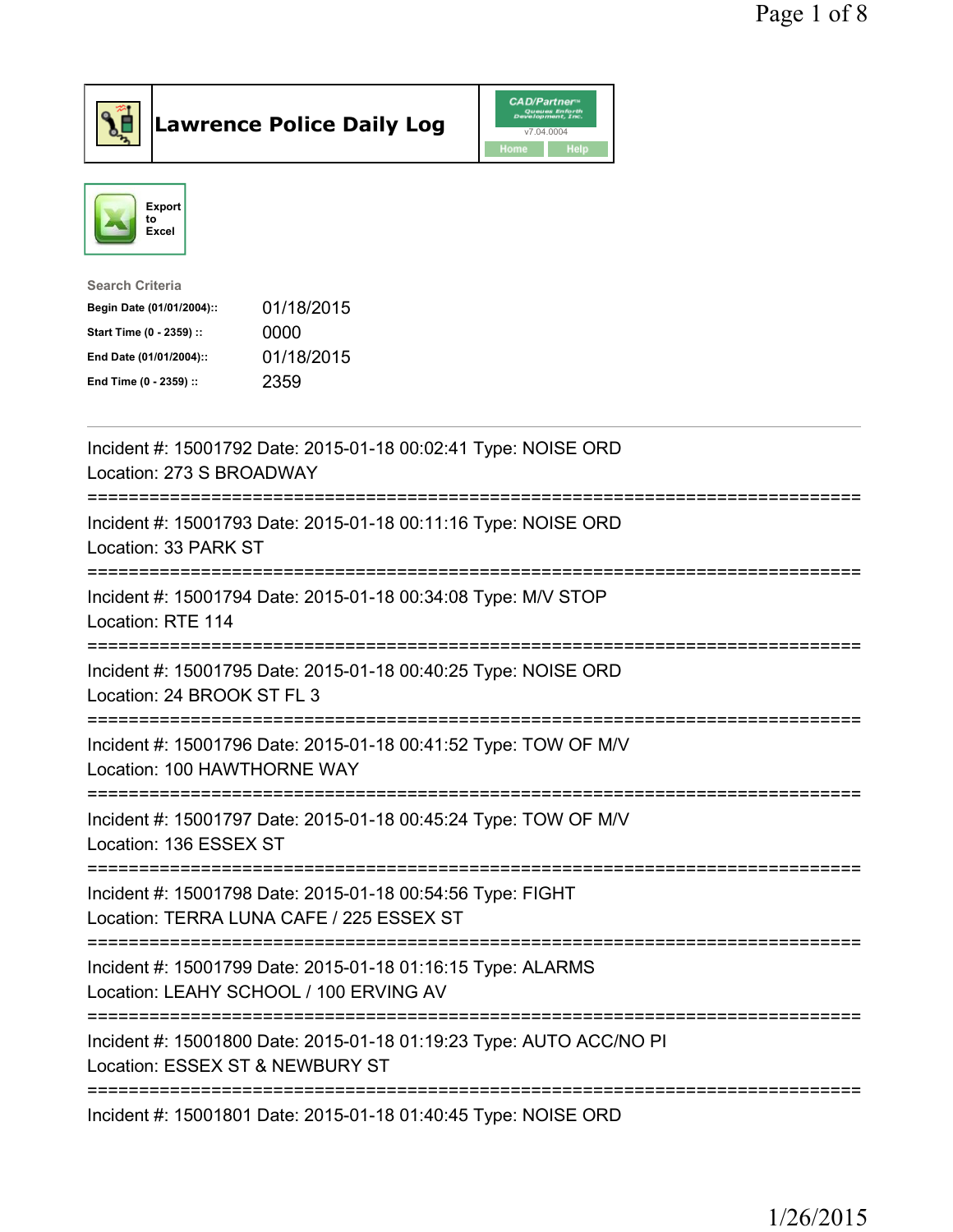Location: 11 LAWRENCE ST FL 408 =========================================================================== Incident #: 15001803 Date: 2015-01-18 01:46:19 Type: M/V STOP Location: HAMPSHIRE ST & HAVERHILL ST =========================================================================== Incident #: 15001802 Date: 2015-01-18 01:46:28 Type: TOW OF M/V Location: 100 HAWTHORNE WAY =========================================================================== Incident #: 15001804 Date: 2015-01-18 01:48:40 Type: NOISE ORD Location: 9 BIRCH ST FL 1 =========================================================================== Incident #: 15001805 Date: 2015-01-18 02:14:29 Type: FIGHT Location: 32 GROTON ST =========================================================================== Incident #: 15001807 Date: 2015-01-18 02:23:15 Type: DOMESTIC/PAST Location: 93 NEWTON ST FL 2 =========================================================================== Incident #: 15001806 Date: 2015-01-18 02:23:18 Type: M/V STOP Location: RALPH PILL ELECTRICAL SUPPLY / 1 MARSTON ST =========================================================================== Incident #: 15001808 Date: 2015-01-18 02:36:29 Type: SHOTS FIRED Location: 146 HOWARD ST =========================================================================== Incident #: 15001809 Date: 2015-01-18 02:39:44 Type: NOISE ORD Location: 2 SHERIDAN ST FL 1 =========================================================================== Incident #: 15001810 Date: 2015-01-18 03:00:14 Type: NOISE ORD Location: 34 GREENWOOD ST FL 1 =========================================================================== Incident #: 15001811 Date: 2015-01-18 03:05:49 Type: MISSING PERS Location: 13 FALMOUTH ST =========================================================================== Incident #: 15001812 Date: 2015-01-18 03:20:16 Type: A&B PAST Location: 91 BELKNAP ST =========================================================================== Incident #: 15001813 Date: 2015-01-18 03:29:01 Type: NOISE ORD Location: 463 ANDOVER ST =========================================================================== Incident #: 15001814 Date: 2015-01-18 04:02:29 Type: NOISE ORD Location: 10 GROVE ST FL 3 =========================================================================== Incident #: 15001815 Date: 2015-01-18 04:26:08 Type: SUS PERS/MV Location: 1 GENERAL ST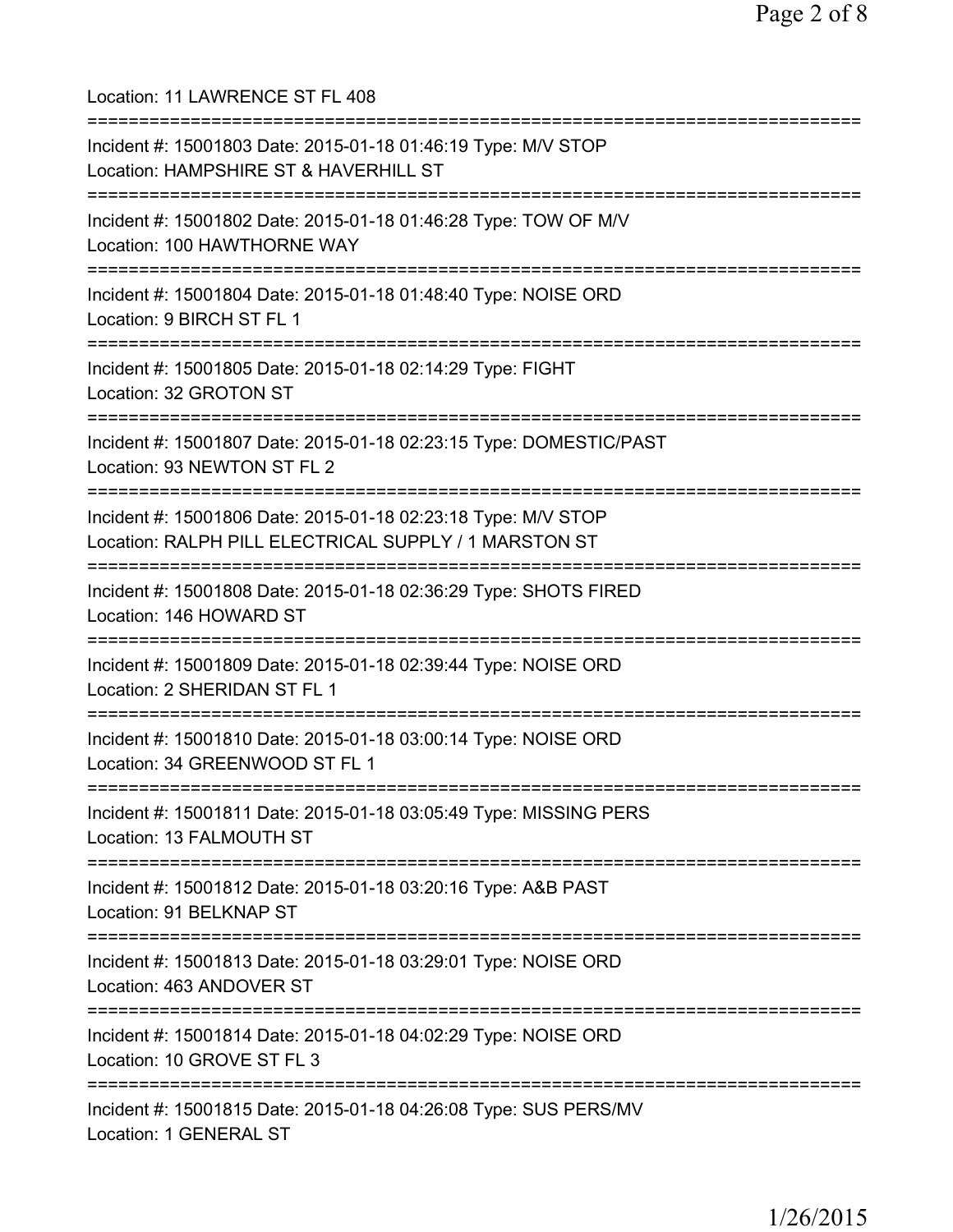| Incident #: 15001816 Date: 2015-01-18 04:37:28 Type: DISTURBANCE<br>Location: 24 BERKELEY ST                                                      |
|---------------------------------------------------------------------------------------------------------------------------------------------------|
| Incident #: 15001817 Date: 2015-01-18 07:43:05 Type: M/V STOP<br>Location: PARKER ST & SALEM ST<br>===========================<br>=============== |
| Incident #: 15001818 Date: 2015-01-18 07:47:13 Type: M/V STOP<br>Location: MERRIMACK ST & PARKER ST                                               |
| Incident #: 15001819 Date: 2015-01-18 07:55:18 Type: DISTURBANCE<br>Location: 122 SYLVESTER ST                                                    |
| Incident #: 15001820 Date: 2015-01-18 08:22:24 Type: GENERAL SERV<br>Location: 45 BROADWAY                                                        |
| Incident #: 15001821 Date: 2015-01-18 08:37:23 Type: ALARMS<br>Location: 58 HANCOCK ST                                                            |
| Incident #: 15001822 Date: 2015-01-18 09:15:58 Type: CK WELL BEING<br>Location: 24 TOWER HILL ST                                                  |
| Incident #: 15001823 Date: 2015-01-18 09:30:09 Type: GENERAL SERV<br>Location: 1 GENERAL ST                                                       |
| Incident #: 15001824 Date: 2015-01-18 10:02:25 Type: AUTO ACC/NO PI<br>Location: ABBOTT ST & S UNION ST                                           |
| Incident #: 15001825 Date: 2015-01-18 10:18:33 Type: STOL/MV/PAS<br>Location: 472 HIGH ST                                                         |
| Incident #: 15001826 Date: 2015-01-18 10:24:22 Type: TRESPASSING<br>Location: AUTO ZONE / 380 BROADWAY                                            |
| Incident #: 15001827 Date: 2015-01-18 10:26:03 Type: DEATH SUDDEN<br>Location: 13 BORDER ST                                                       |
| Incident #: 15001828 Date: 2015-01-18 10:28:37 Type: M/V STOP<br>Location: BROADWAY & LOWELL ST                                                   |
| Incident #: 15001829 Date: 2015-01-18 10:38:36 Type: AUTO ACC/NO PI<br>Location: HAMPSHIRE ST & METHUEN ST                                        |
|                                                                                                                                                   |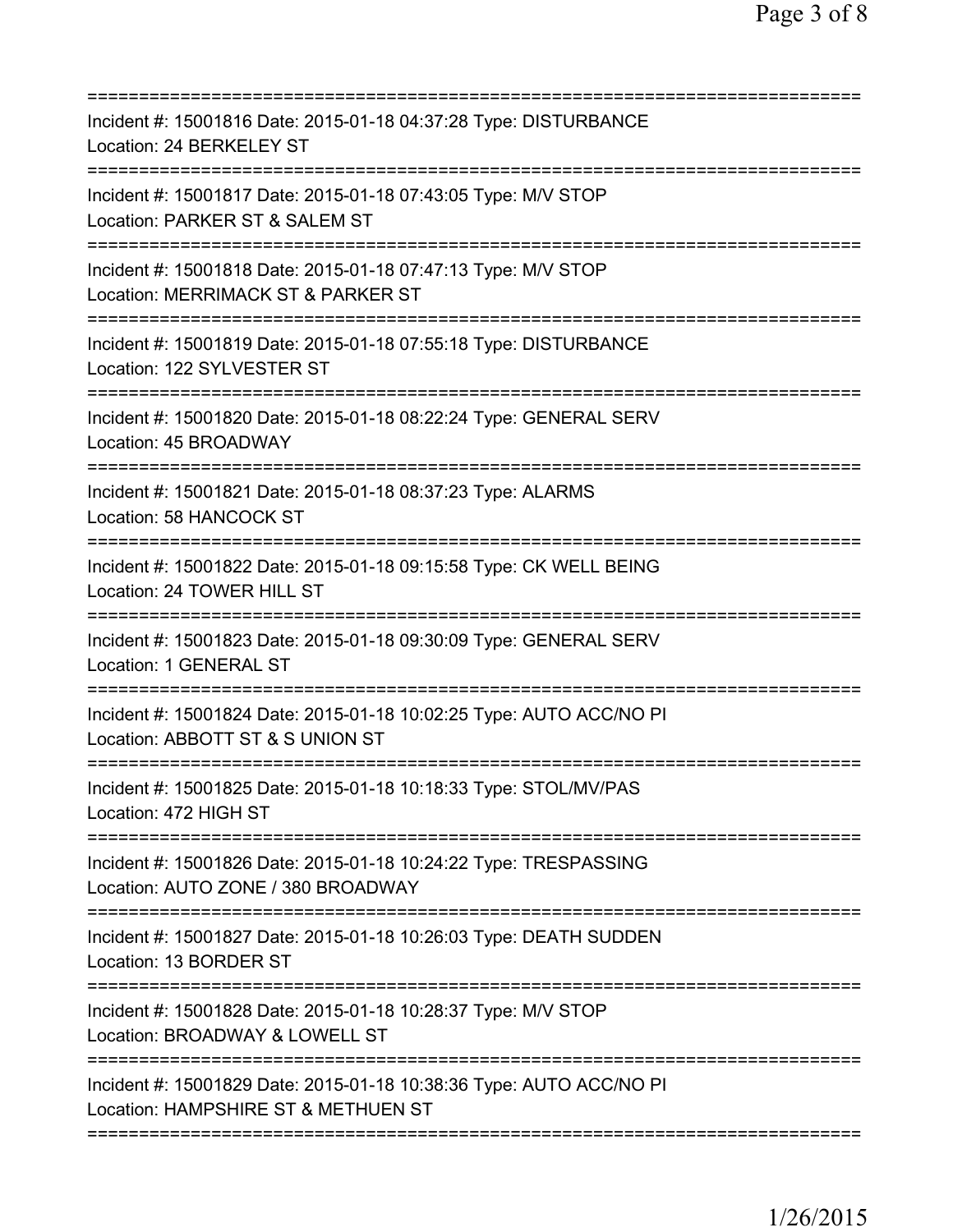| Incident #: 15001830 Date: 2015-01-18 10:48:52 Type: STOL/MV/PAS<br>Location: 112 MARSTON ST             |
|----------------------------------------------------------------------------------------------------------|
| Incident #: 15001831 Date: 2015-01-18 10:59:36 Type: AUTO ACC/NO PI<br>Location: LAWRENCE ST & HAMPSHIRE |
| Incident #: 15001832 Date: 2015-01-18 11:07:54 Type: M/V STOP<br>Location: LAWRENCE ST & METHUEN ST      |
| Incident #: 15001833 Date: 2015-01-18 11:08:20 Type: ALARM/BURG<br>Location: 109 BLANCHARD ST            |
| Incident #: 15001834 Date: 2015-01-18 11:30:21 Type: MEDIC SUPPORT<br>Location: ALDER ST & HAMPSHIRE ST  |
| Incident #: 15001835 Date: 2015-01-18 11:38:39 Type: ROBBERY PAST<br>Location: 34 BROOKFIELD ST          |
| Incident #: 15001836 Date: 2015-01-18 11:42:25 Type: MAL DAMAGE<br>Location: 56 SAUNDERS ST              |
| Incident #: 15001837 Date: 2015-01-18 12:20:57 Type: ALARM/BURG<br>Location: 159 EASTON ST               |
| Incident #: 15001838 Date: 2015-01-18 12:29:13 Type: 209A/SERVE<br>Location: 63 1/2 ALLSTON ST           |
| Incident #: 15001839 Date: 2015-01-18 12:56:42 Type: UNWANTEDGUEST<br>Location: 11 BUNKERHILL ST FL 1    |
| Incident #: 15001840 Date: 2015-01-18 13:22:14 Type: DOMESTIC/PROG<br>Location: 264 PROSPECT ST FL 2     |
| Incident #: 15001841 Date: 2015-01-18 13:42:17 Type: RECOV/STOL/MV<br>Location: 25 BOEHM ST              |
| Incident #: 15001842 Date: 2015-01-18 13:54:46 Type: CK WELL BEING<br>Location: 355 PARK ST #519         |
| Incident #: 15001843 Date: 2015-01-18 14:09:31 Type: HIT & RUN M/V<br>Location: ABBOTT ST & PARKER ST    |
| Incident #: 15001844 Date: 2015-01-18 14:11:28 Type: B&E/MV/PAST                                         |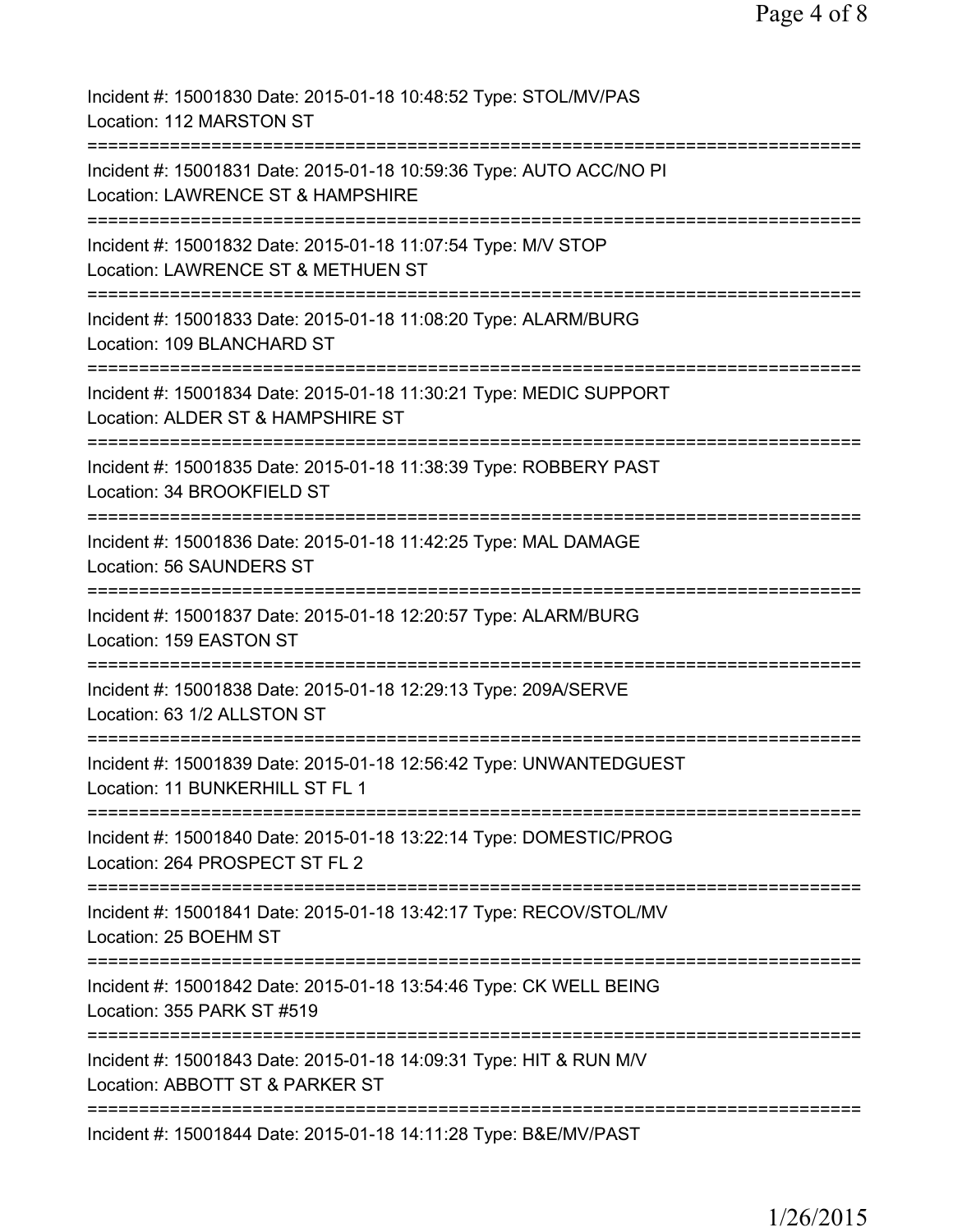| Location: 270 ANDOVER ST                                                                                                              |
|---------------------------------------------------------------------------------------------------------------------------------------|
| Incident #: 15001845 Date: 2015-01-18 14:19:32 Type: ABAND MV<br>Location: 87 CRESCENT ST                                             |
| Incident #: 15001846 Date: 2015-01-18 14:57:18 Type: ABAND MV<br>Location: KENT ST & S UNION ST<br>================================   |
| Incident #: 15001847 Date: 2015-01-18 15:23:39 Type: UNKNOWN PROB<br>Location: 237 PROSPECT ST                                        |
| Incident #: 15001848 Date: 2015-01-18 15:37:02 Type: INVESTIGATION<br>Location: 17 BAILEY ST                                          |
| =============================<br>Incident #: 15001849 Date: 2015-01-18 16:25:36 Type: ASSIST FIRE<br>Location: BROADWAY & CROSS ST    |
| Incident #: 15001850 Date: 2015-01-18 16:31:20 Type: ALARM/BURG<br>Location: TARBOX SCHOOL / 59 ALDER ST                              |
| Incident #: 15001851 Date: 2015-01-18 16:40:59 Type: STOL/MV/PAS<br>Location: 18 CUSTER ST                                            |
| Incident #: 15001852 Date: 2015-01-18 16:41:07 Type: CK WELL BEING<br>Location: ANDOVER ST & BEACON                                   |
| Incident #: 15001853 Date: 2015-01-18 17:00:16 Type: UNKNOWN PROB<br>Location: 5 JACKSON CT                                           |
| Incident #: 15001854 Date: 2015-01-18 17:19:15 Type: LARCENY/PAST<br>Location: 27 STEVENS ST                                          |
| Incident #: 15001856 Date: 2015-01-18 17:35:50 Type: THREATS<br>Location: 225 ESSEX ST                                                |
| :==================================<br>Incident #: 15001855 Date: 2015-01-18 17:37:17 Type: CHILD ABUSE<br>Location: 328 AMES ST FL 1 |
| ------------------------<br>Incident #: 15001858 Date: 2015-01-18 17:51:20 Type: LOST PROPERTY<br>Location: ESSEX ST & NEWBURY ST     |
| :===========<br>Incident #: 15001857 Date: 2015-01-18 17:53:14 Type: RECOV/STOL/MV<br>Location: 250 WATER ST                          |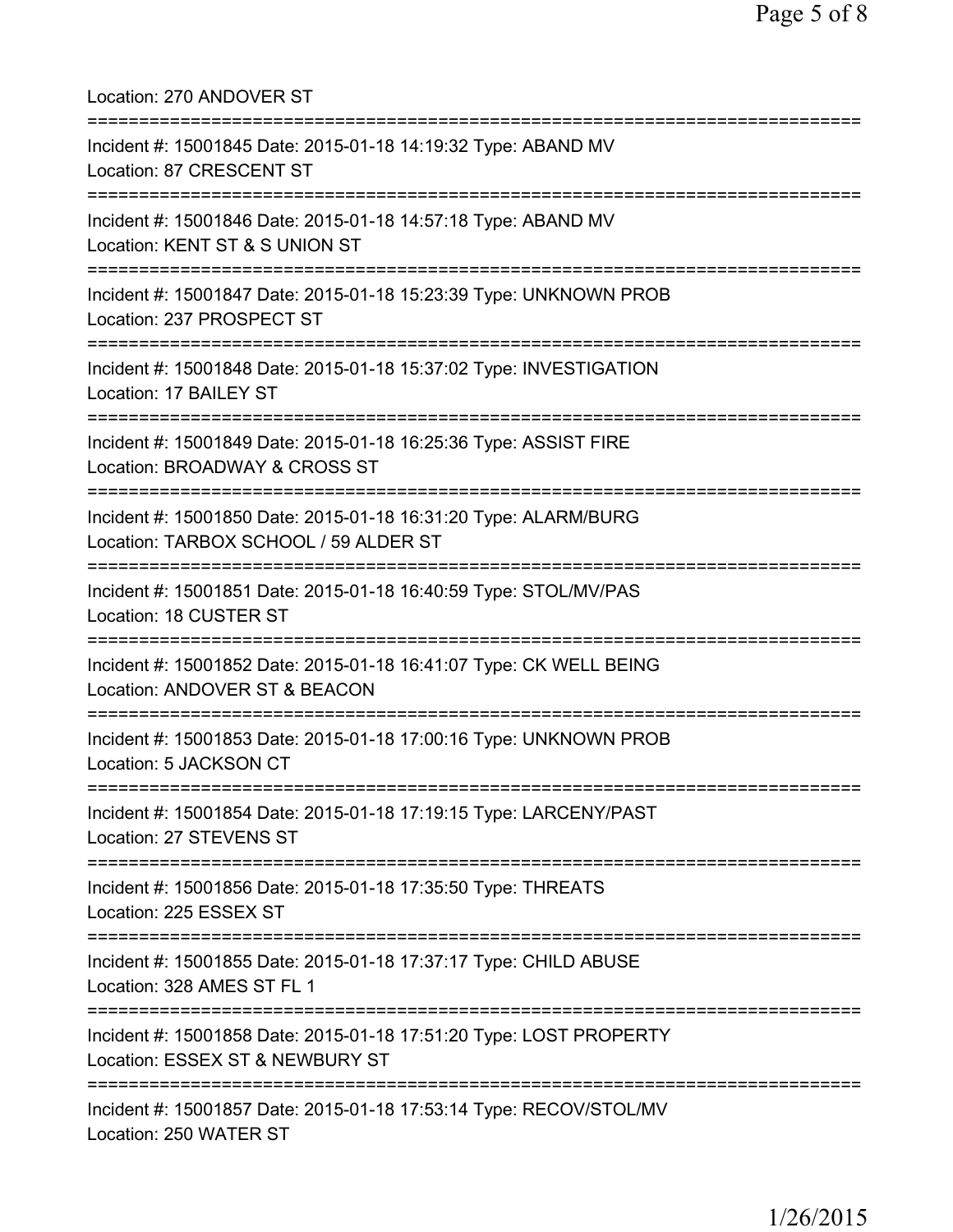| Incident #: 15001859 Date: 2015-01-18 18:02:45 Type: FIRE<br>Location: 15 CHELMSFORD ST FL 2                                         |
|--------------------------------------------------------------------------------------------------------------------------------------|
| Incident #: 15001860 Date: 2015-01-18 18:04:53 Type: UNWANTEDGUEST<br>Location: 35 ROBINSON CT                                       |
| Incident #: 15001861 Date: 2015-01-18 18:13:59 Type: DOMESTIC/PROG<br>Location: 20 BENNETT ST FL 4                                   |
| Incident #: 15001862 Date: 2015-01-18 18:16:04 Type: RECOV/STOL/MV<br>Location: 250 WATER ST                                         |
| Incident #: 15001863 Date: 2015-01-18 18:29:25 Type: ALARM/BURG<br>Location: COLONY FOODS, INC / 439 HAVERHILL ST                    |
| ===================================<br>Incident #: 15001864 Date: 2015-01-18 19:25:51 Type: B&E/PROG<br>Location: 19 SARGENT ST FL 2 |
| Incident #: 15001865 Date: 2015-01-18 19:54:15 Type: ASSIST FIRE<br>Location: 79 CROSS ST                                            |
| Incident #: 15001866 Date: 2015-01-18 20:10:34 Type: LOST PROPERTY<br>Location: 163 WEST ST                                          |
| Incident #: 15001867 Date: 2015-01-18 20:22:03 Type: 209A/VIOLATION<br>Location: 165 LAWRENCE ST                                     |
| Incident #: 15001868 Date: 2015-01-18 20:39:52 Type: A&B PAST<br>Location: LAWRENCE ST & MYRTLE ST                                   |
| Incident #: 15001869 Date: 2015-01-18 20:43:29 Type: THREATS<br>Location: 380 ELM ST #19 FL 1                                        |
| Incident #: 15001870 Date: 2015-01-18 20:55:08 Type: LOST PROPERTY<br>Location: 41 HALLENAN AV                                       |
| Incident #: 15001871 Date: 2015-01-18 21:00:09 Type: ALARM/BURG<br>Location: EL MERCADITO GROCERY 9783972381 / 49 WALNUT ST          |
| Incident #: 15001872 Date: 2015-01-18 21:47:49 Type: UNKNOWN PROB<br>Location: 62 MIDDLEBURY ST                                      |
|                                                                                                                                      |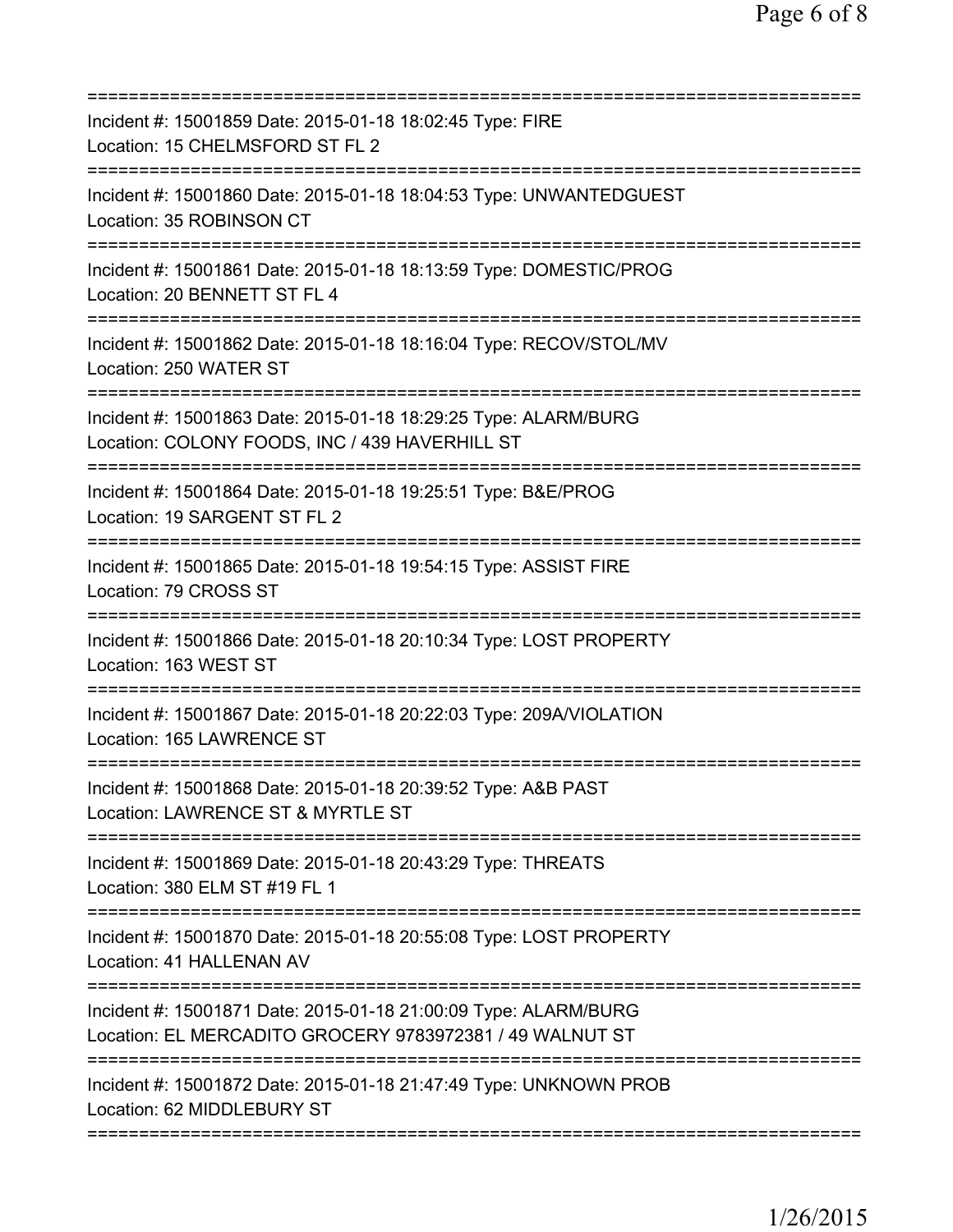| Incident #: 15001873 Date: 2015-01-18 22:06:20 Type: SHOTS FIRED<br>Location: LOWELL ST & OXFORD ST                                |
|------------------------------------------------------------------------------------------------------------------------------------|
| Incident #: 15001874 Date: 2015-01-18 22:13:19 Type: NEIGHBOR PROB<br>Location: 270 LAWRENCE ST FL 3                               |
| Incident #: 15001875 Date: 2015-01-18 22:34:52 Type: DISTURBANCE<br>Location: 26 HILLSIDE AV #1 FL 1                               |
| Incident #: 15001876 Date: 2015-01-18 22:41:33 Type: DRUG OVERDOSE<br>Location: 1 TREMONT ST FL 2                                  |
| Incident #: 15001877 Date: 2015-01-18 22:51:04 Type: DISTURBANCE<br>Location: 10 DIAMOND ST #13 FL 2                               |
| Incident #: 15001878 Date: 2015-01-18 23:14:48 Type: KEEP PEACE<br>Location: 1 TREMONT ST #2 FL 2                                  |
| Incident #: 15001879 Date: 2015-01-18 23:21:58 Type: ALARM/BURG<br>Location: DON KENNETT, INC. / 395 BROADWAY                      |
| Incident #: 15001880 Date: 2015-01-18 23:30:49 Type: SEX OFF. PAST<br>Location: 113 MYRTLE ST FL 2                                 |
| Incident #: 15001881 Date: 2015-01-18 23:33:58 Type: DISTURBANCE<br>Location: 27 LORING ST                                         |
| ===================<br>Incident #: 15001882 Date: 2015-01-18 23:36:28 Type: ALARM/BURG<br>Location: SAJOMA MUSIC / 161 LAWRENCE ST |
| :====================================<br>Incident #: 15001883 Date: 2015-01-18 23:44:18 Type: NOISE ORD<br>Location: 196 HOWARD ST |
| Incident #: 15001884 Date: 2015-01-18 23:46:59 Type: ALARM/BURG<br>Location: DIMAOND IRON WORKSHOP BUILDING / 109 BLANCHARD ST     |
| Incident #: 15001885 Date: 2015-01-18 23:47:29 Type: DOMESTIC/PROG<br>Location: 443 ANDOVER ST #4 FL 2                             |
| Incident #: 15001886 Date: 2015-01-18 23:51:45 Type: UNKNOWN PROB<br>Location: 18 FRANKLIN ST #506B                                |
|                                                                                                                                    |